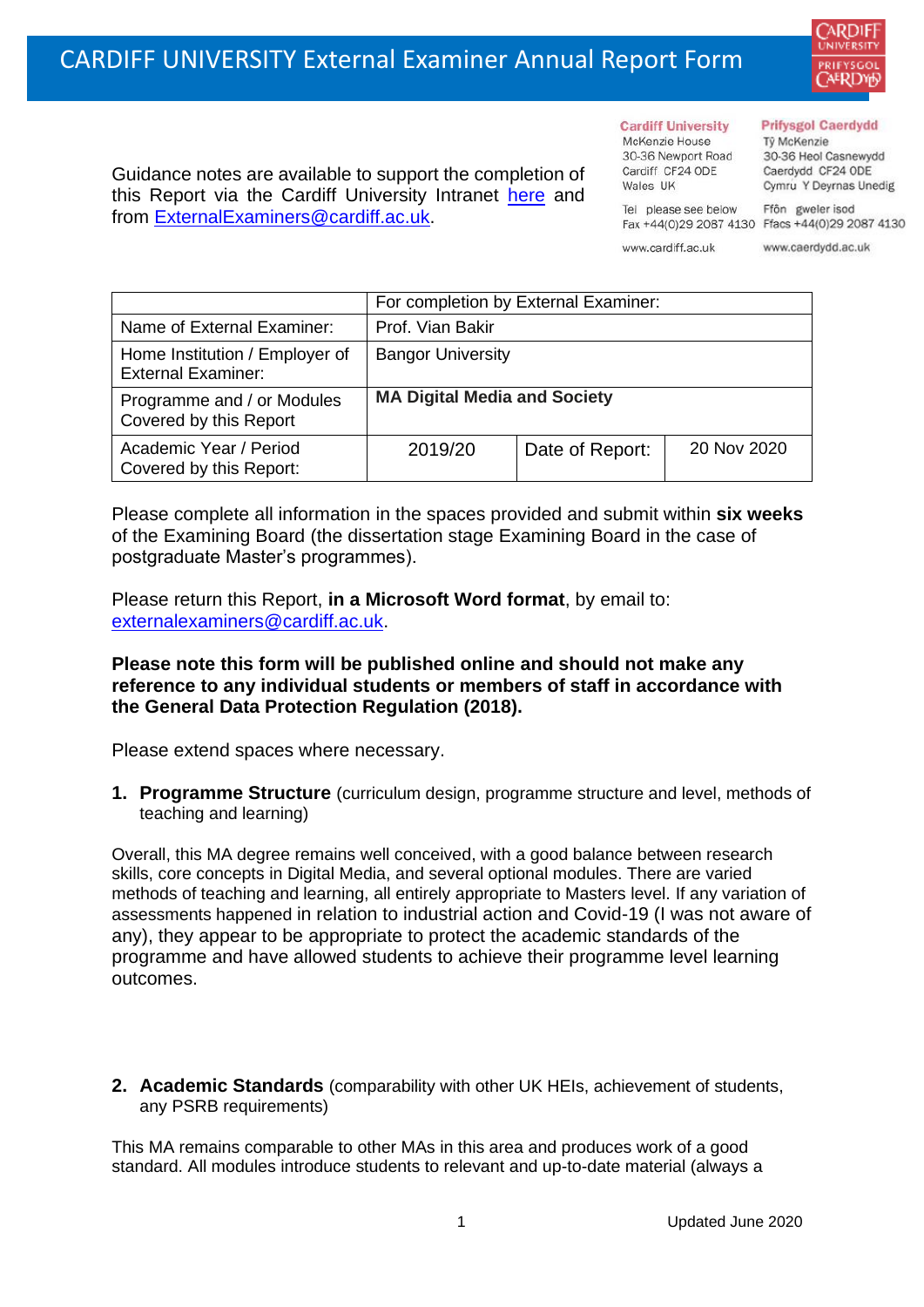challenge in the fast moving digital world) and assess them fairly. The staff appear to have coped well with the extra challenges of COVID-19.

# *Please include consideration of the following:*

- *module marks are an accurate reflection of the standards they achieved, and the award classification reflects their academic attainment on their degree programme.*
- *if scaling has been recommended by the pre-Examining Board, there is appropriate justification for the recommendation based on the scaling guidance and the proposed scaling methodology to be applied to the marks is appropriate*
- *the application of the Safety Net Policy to ensure that students' award classification reflects their academic attainment on the degree programme, and that the degree classification is not affected by any potential dip in their academic performance in assessments undertaken during a period of disruption.*
- *Highlighting where the Safety Net Policy could not be applied/or only in part due to specific PSRB requirements and the outcomes of the discussion and decisions made.*
- *the academic standards of degrees meet the requirements of the relevant national qualifications' framework.*
- *the degrees awarded by the University are valid and reliable and are of an equivalent standard to degrees awarded in previous years.*
- *confirmation that the degree outcomes of each programme under consideration are in line with the sector and meet any professional, statutory, regulatory body requirements.*
- *where issues have been identified, the main Examining Board have been clear in their deliberations and actions to safeguard the academic standards.*

**3. The Assessment Process** (enabling achievement of aims and learning outcomes; stretch of assessment; comparability of standards between modules of the same level)

I am very satisfied that the assessment process is well conceived, and that assessment proceeds carefully, thoughtfully and tests module learning outcomes well. Feedback provided is detailed and useful. The standard is commensurate with what I have seen and experienced at MA level more widely at national levels. Any variations put in place for the UCU strike and for COVID-19 have not negatively affected the assessment process.

*Please include consideration of the following:* 

- *assessment variations used are appropriate, and where possible continue to test the module learning outcomes*
- *students continued to be provided with the opportunity to demonstrate achievement of the programme learning outcomes as a result of the variations*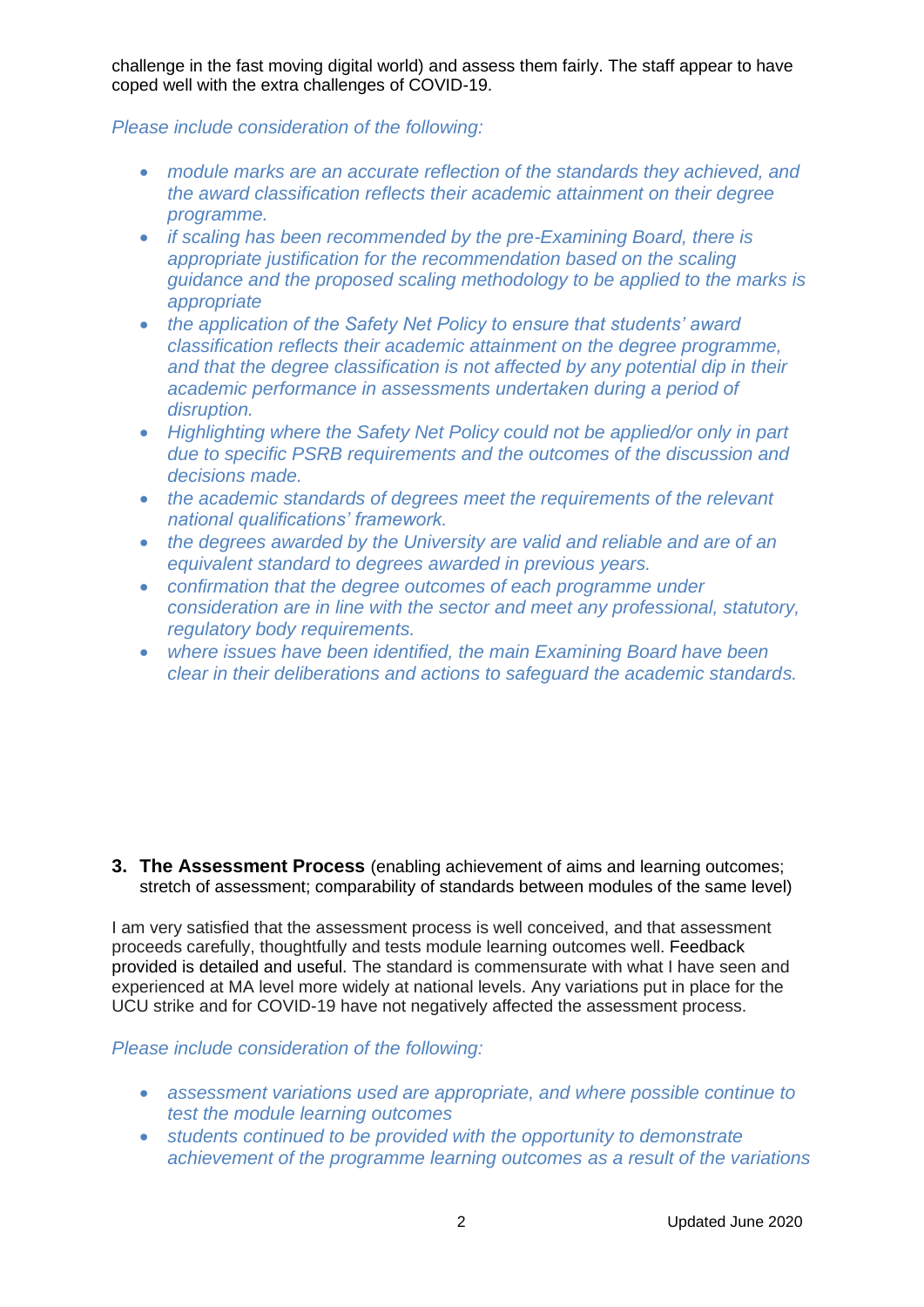- *assessments continued to be conducted with care and due diligence to ensure that students were not academically disadvantaged as a result of the variations.*
- 4. **Examination of Master's Dissertations (if applicable)** (sample of dissertations received, appropriateness of marking schemes, standard of internal marking, classification of awards)

*Where possible please complete this section following the dissertation examining board determining the final award*.

An interesting range of dissertation topics were presented, reflecting the diverse range of debates on representation, audiences, production and regulation within the MA Digital Media and Society. The methods used are diverse and relevant, and their solid application are a testimony to quality of the research methods modules taken. The assessment of the dissertations, both from first and second markers, is careful and systematic, and feedback given is highly detailed, both in terms of a marking rubric and overall comments. I am very satisfied that all due care and attention has been given to the examination of the dissertation.

#### **5. Year-on-Year Comments**

[Previous External Examiner Reports are available from the Cardiff University Website [here.](https://www.cardiff.ac.uk/public-information/quality-and-standards/external-examiner-reports)]

This was my second year examining this MA. Excellent standards have been maintained, even in the face of industrial action and the pandemic.

*Please note that due to the unprecedented nature of the Covid-19 pandemic, Schools may have had limited time to enact changes*.

**6. Preparation for the role of External Examiner (for new External Examiners only)** (appropriateness of briefing provided by the programme team and supporting information, visits to School, ability to meet with students, arrangements for accessing work to review)

All fine.

**7. Noteworthy Practice and Enhancement** (good and innovative practice in learning, teaching and assessment; opportunities for enhancement of learning opportunities)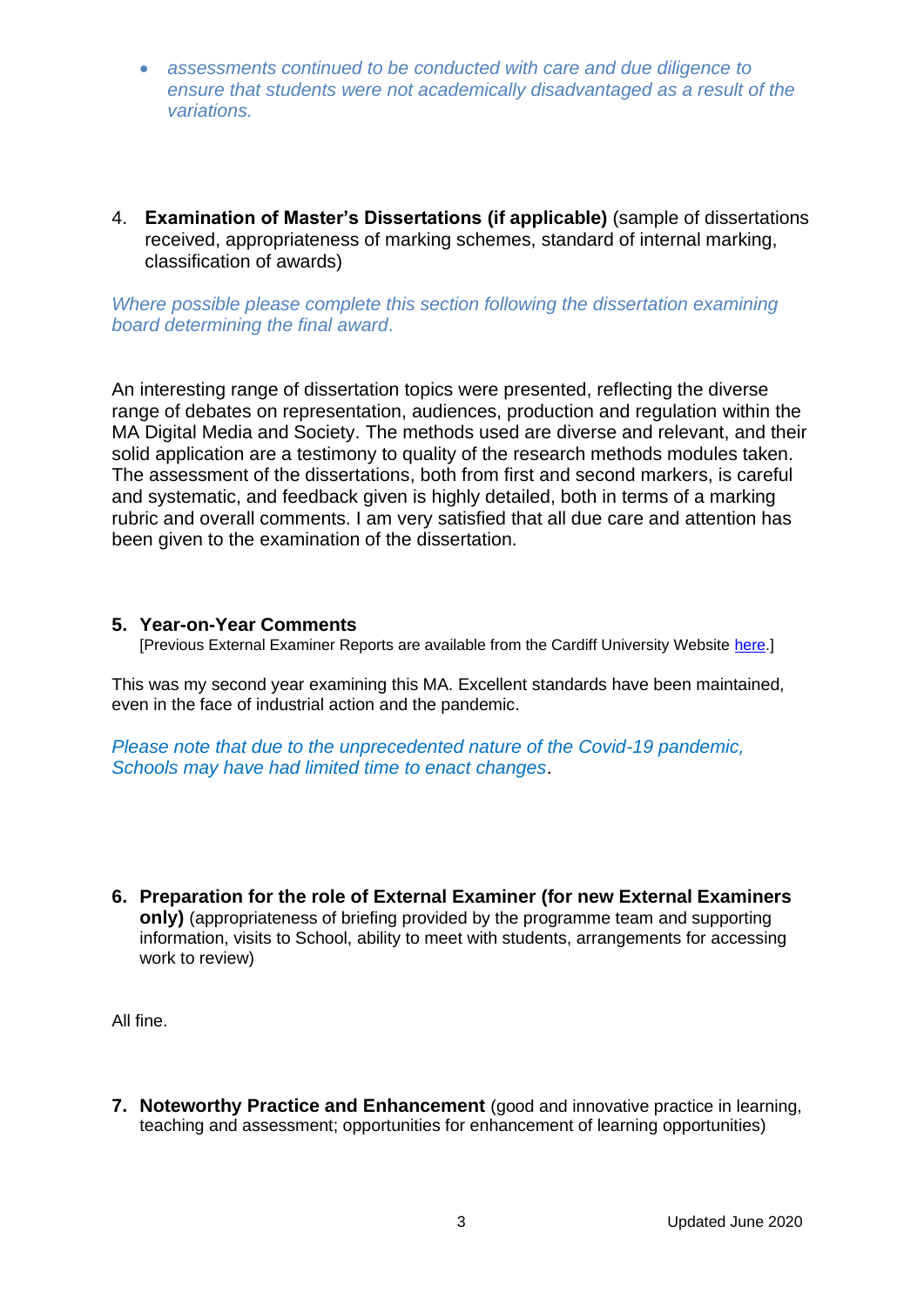All modules remain of an excellent standard, commensurate with published subject benchmarks for this field, and offering students high quality, tailored feedback. The maintenance of such high standards in light of the COVID-19 pandemic is commendable, and the team should be congratulated. Whatever practices they put in place as emergency measures appear to have worked well, and I hope that staff have been given due recognition for the extra preparation work that online delivery normally entails.

Below are my comments on each module.

### **Core Modules:**

### **MCT533/Putting Research into Practice I**

This module is a good mix of traditional research approaches and digital approaches and tools. The students are given an excellent, structured entry into how to become researchers in their own right. It looks supportive and very useful. The mode of delivery seems to work well. Its assessment is relevant and thorough. Feedback is both thorough and helpful for the student to progress further.

#### **MCT534/Putting Research into Practice 2**

This module drills down into common research methods in our area, allowing students to appreciate the nuances and challenges of different types of research method, be this quantitative or qualitative. The mode of delivery seems to work well. Its assessment is relevant and thorough, with a group project and 4 individual assignments. Ensuring that students get to grips with all the main methods. Feedback is both thorough and helpful for the student to progress further.

#### **MCT565/Debates and Concepts in Media and Communications**

The module introduces many of the key debates in the field of media and communications and discusses them in relation to contemporary media. It would be an important foundational module for those who haven't done Media/Cultural Studies before. Its assessment is relevant and thorough. Feedback is both thorough and helpful for the student to progress further.

#### **MCT544/Understanding Digital Media**

This module gives a rounded discussion of key approaches to studying digital media. Students are exposed to older and more up to date perspectives, necessary to get a handle on digital developments. The assessment (essay and blog) is relevant and interesting. The blog – a mixture of both the academic and creative – is a good idea and there were some very good executions of this in the students' work. Feedback is both thorough and helpful for the student to progress further.

#### **MCT545/Citizen Journalism and Digital Publics**

This module discusses the key debates around citizen journalism, to provide a wellgrounded knowledge base, tested by an essay. It also develops students' practical understanding of citizen journalism as applied to the hyper-local context, via a portfolio of work that provided strategies to plug news gaps, and implemented some of the data journalism skills taught. This mix of theory and practice within the same module works well. Students produced a variety of interesting work. Feedback is both thorough and helpful for the student to progress further.

#### **Optional Modules:**

#### **MCT568/Digital Economy, Digital Labour**

This module examines the political economy of digital technologies, and key developments in capitalism and the nature of work in a digital era. It is assessed by a group presentation and an essay. I only had sight of the essay but can confirm that It produced interesting work, and the feedback was both thorough and helpful.

#### **MCT593/Datafied Society**